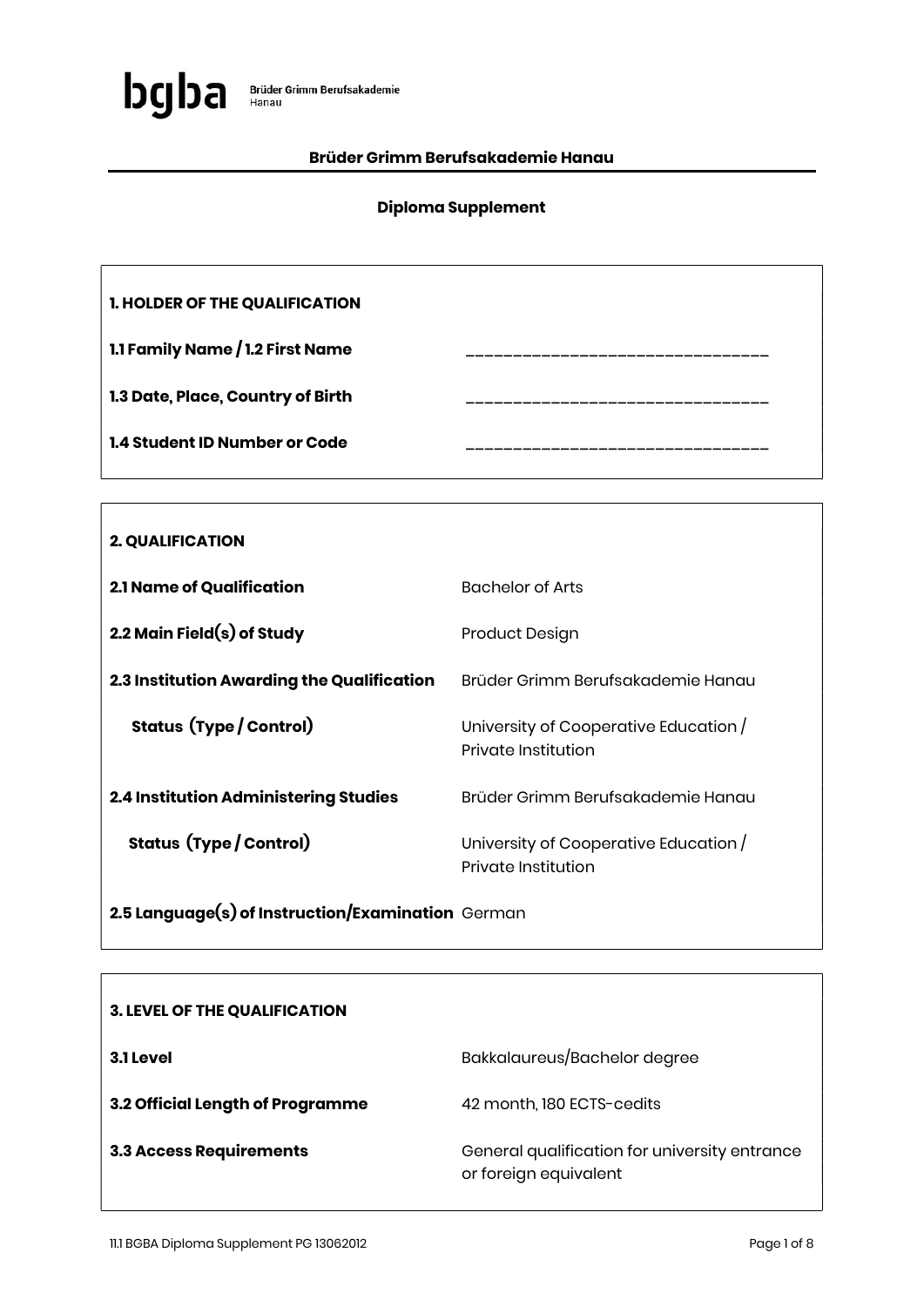## 4. CONTENTS AND RESULTS GAINED

### **4.1 Mode of Study Full-Time**

### 4.2 Programme Requirements/Qualification Profile of the Graduate

The Product Design study program encompasses seven semesters culminating in a bachelor's degree. The curriculum features four interlocking modules in which design and product are analyzed and evaluated in terms of their economic viability in the module group "Economics and Organization," as sensual worth in "Design and Aesthetic," as intellectual factor in "Concept and Development," and as social-psychological dimension in "Society and Culture." The students advance methodically developing a creative approach as a prerequisite to finding marketable solutions. This enables them to address the various end users' needs taking into account their design preferences, product ranges and identities.

The program comprises a dual study approach including on-the-job training with an emphasis on artisan crafts (gold- and silversmith, metal work, engraving or a comparable vocation). The three-and-a-half year vocational training is under the auspices of the BGBA reference framework which is integrated into the study program. The students participate in vocational training in an external company, or as an alternative, in the Hanau State Drawing Academy.

The dual Product Design study program qualifies the graduates for an occupation in the aesthetic and creative realms of the cultural economy. In light of the segmented structure of this prospering area, the special occupational chances are that of self-employment. The successful completion of all 33 modules leads to 180 ECTS credits. One-hundred-and-21 ECTS are earned with the theoretical modules and 59 ECTS credits are earned with the practical modules. The teaching methods and examinations are adapted to the specific demands of the Product Design study program. Successful completion of the dual BA study program leads to the possibility of entrance in the master's program.

### 4.3 Programme Details

A detailed list of the courses and performance records may be found in the "Transcript of records" as well as in the "Prüfungszeugnis" (examination certificate).

| 4.4 Grading Scheme German grades |                | German text  | Description                                                         |
|----------------------------------|----------------|--------------|---------------------------------------------------------------------|
|                                  |                | sehr gut     | Very Good - outstanding                                             |
|                                  |                |              | performance                                                         |
|                                  | $\overline{2}$ | gut          | Good - above the average                                            |
|                                  |                |              | standards                                                           |
|                                  | 3              | befriedigend | Satisfactory $-$ meets the                                          |
|                                  |                |              | average standards                                                   |
|                                  | 4              | ausreichend  | Sufficient - performance                                            |
|                                  |                |              | Meets the minimum criteria                                          |
|                                  | 5              |              | nicht ausreichend Fail - Further work is required                   |
| ECTS grade:                      |                |              | excellent: A, very good: B, good: C, satisfactory: D, sufficient: E |

#### 4.5 Overall Classification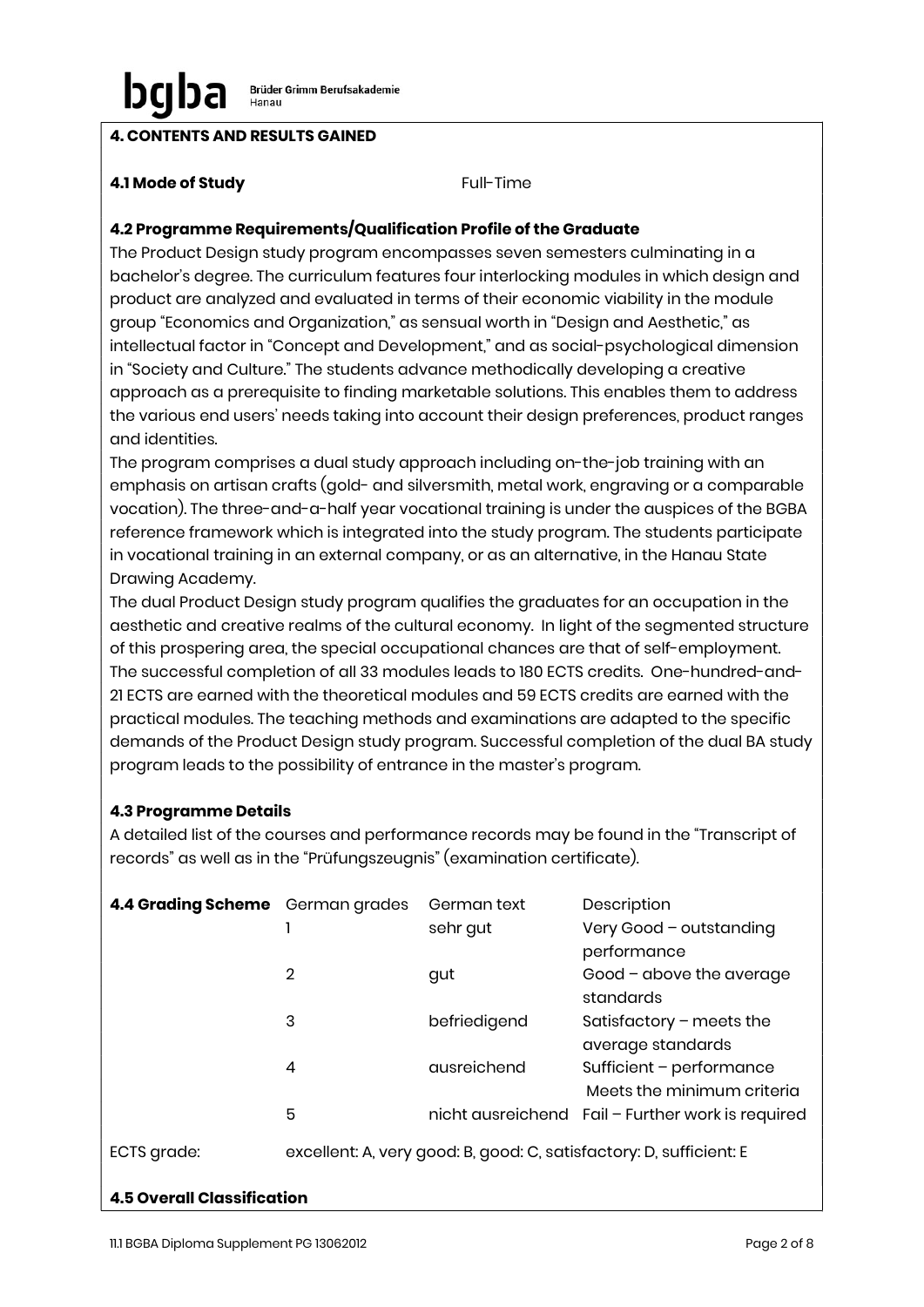

| <b>5. FUNCTION OF THE QUALIFICATION</b> |                                                                                        |
|-----------------------------------------|----------------------------------------------------------------------------------------|
| 5.1 Access to Further Study             | Qualifies to apply for admission for graduate<br>study programmes<br>(Magister/Master) |
| <b>5.2 Professional Status</b>          | <b>Product Designer</b>                                                                |

| <b>6. ADDITIONAL INFORMATION</b>       |                                         |
|----------------------------------------|-----------------------------------------|
| 6.1 Additional Information             |                                         |
| <b>6.2 Further Information Sources</b> | see www.brueder-grimm-berufsakademie.de |

| <b>7. CERTIFICATION</b> | This diploma supplement refers to the      |
|-------------------------|--------------------------------------------|
|                         | following original documents:              |
|                         | - Bachelor-Urkunde/Certificate vom (Datum) |
|                         | - Zeugnis/Grade-Transcript vom (Datum)     |
|                         |                                            |

Certification Date:

Chairman Examination Committee (Official Stamp/Seal)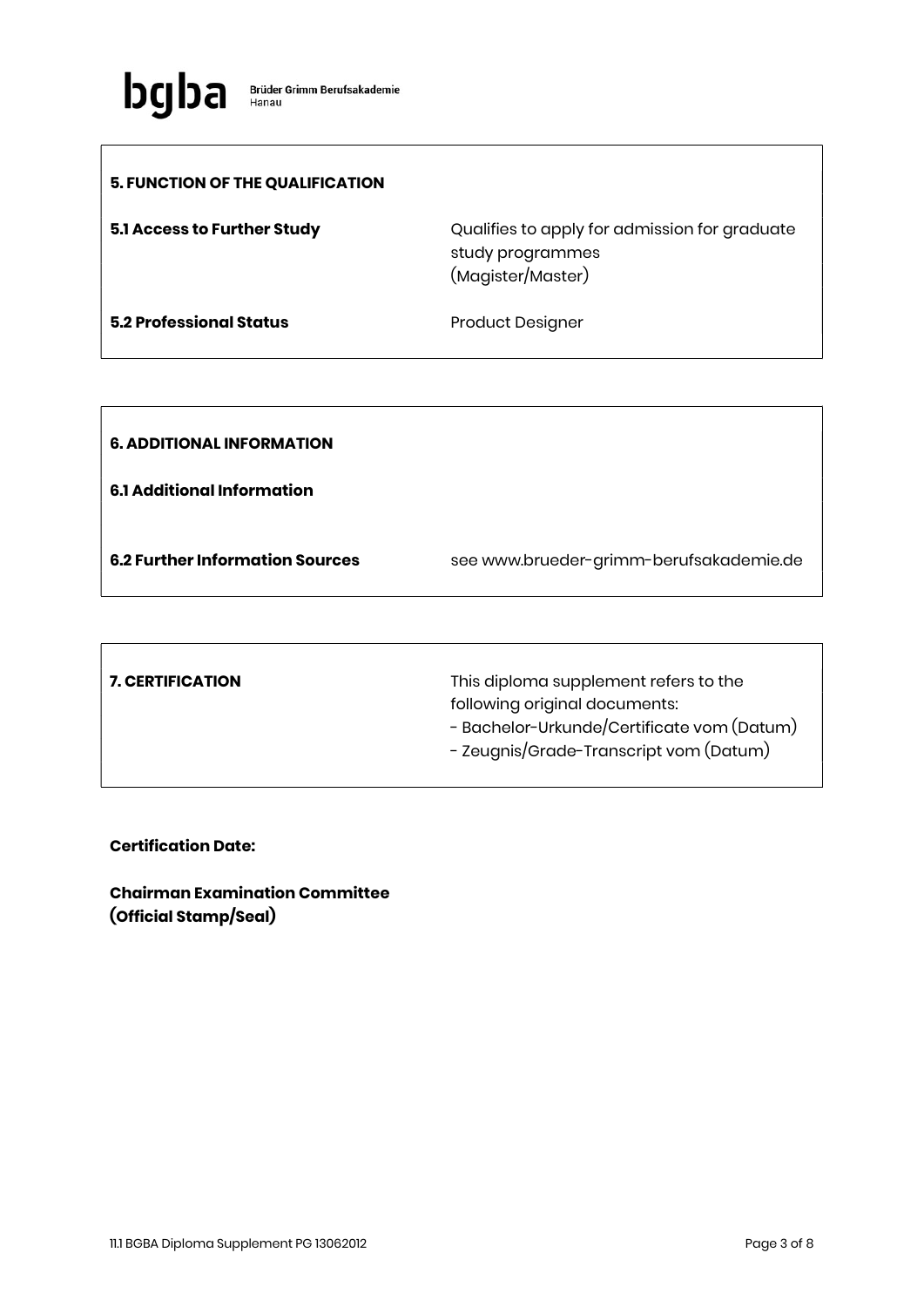

### 8. NATIONAL HIGHER EDUCATION SYSTEM

The information on the national higher education system on the following pages provides a context for the qualification and the type of higher education that awarded it.

#### 8. INFORMATION ON THE GERMAN HIGHER EDUCATION SYSTEM

#### 8.1 Types of Institutions and Institutional Status

Higher education (HE) studies in Germany are offered at three types of Higher Education Institutions (HEI).

- Universitäten (Universities) including various specialized institutions, offer the whole range of academic disciplines. In the German tradition, universities focus in particular on basic research so that advanced stages of study have mainly theoretical orientation and research-oriented components.
- Fachhochschulen (Universities of Applied Sciences) concentrate their study programmes in engineering and other technical disciplines, business-related studies, social work, and design areas. The common mission of applied research and development implies a distinct application-oriented focus and professional character of studies, which include integrated and supervised work assignments in industry, enterprises or other relevant institutions.
- Kunst- und Musikhochschulen (Universities of Art/Music) offer studies for artistic careers in fine arts, performing arts and music; in such fields as directing, production, writing in theatre, film, and other media; and in a variety of design areas, architecture, media and communication.

Higher Education Institutions are either state or state-recognized institutions. In their operations, including the organization of studies and the designation and award of degrees, they are both subject to higher education legislation.

#### 8.2 Types of Programmes and Degrees Awarded

Studies in all three types of institutions have traditionally been offered in integrated "long" (one-tier) programmes leading to Diplom- or Magister Artium degrees or completed by a Staatsprüfung (State Examination).

Within the framework of the Bologna-Process one-tier study programmes are successively being replaced by a two-tier study system. Since 1998, a scheme of first- and second-level degree programmes (Bachelor and Master) was introduced to be offered parallel to or instead of integrated "long" programmes. These programmes are designed to provide enlarged variety and flexibility to students in planning and pursuing educational objectives, they also enhance international compatibility of studies.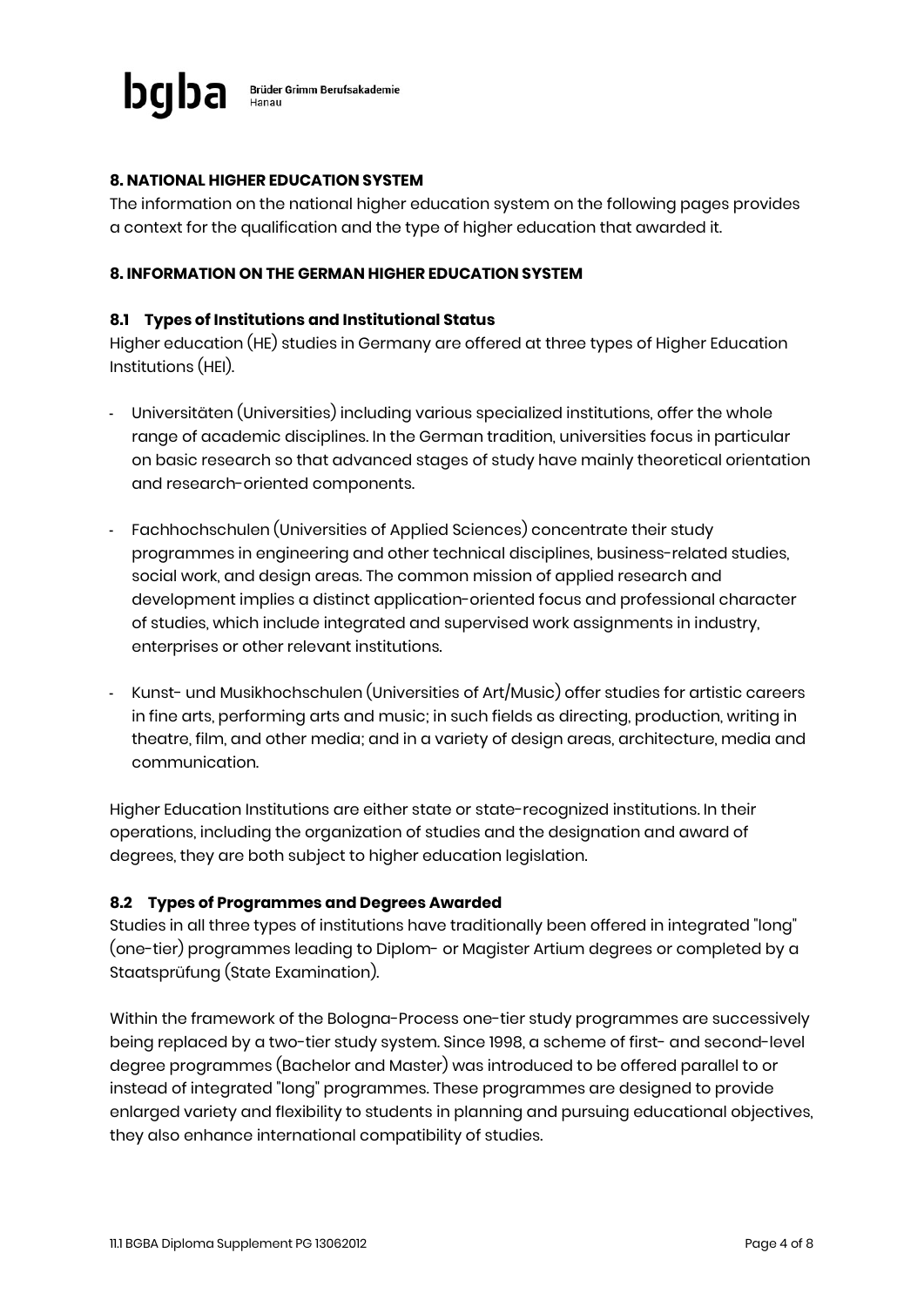#### bgl **Brüder Grimm Berufsakademie** Hanau

The German Qualification Framework for Higher Education Degrees describes the degrees of the German Higher Education System. It contains the classification of the qualification levels as well as the resulting qualifications and competencies of the graduates.

For details cf. Sec. 8.4.1, 8.4.2, and 8.4.3 respectively. Table 1 provides a synoptic summary.

# 8.3 Approval/Accreditation of Programmes and Degrees

To ensure quality and comparability of qualifications, the organization of studies and general degree requirements have to conform to principles and regulations established by the Standing Conference of the Ministers of Education and Cultural Affairs of the Länder in the Federal Republic of Germany (KMK). In 1999, a system of accreditation for programmes of study has become operational under the control of an Accreditation Council at national level. All new programmes have to be accredited under this scheme; after a successful accreditation they receive the quality-label of the Accreditation Council.



Table 1: Institutions, Programmes and Degrees in German Higher Education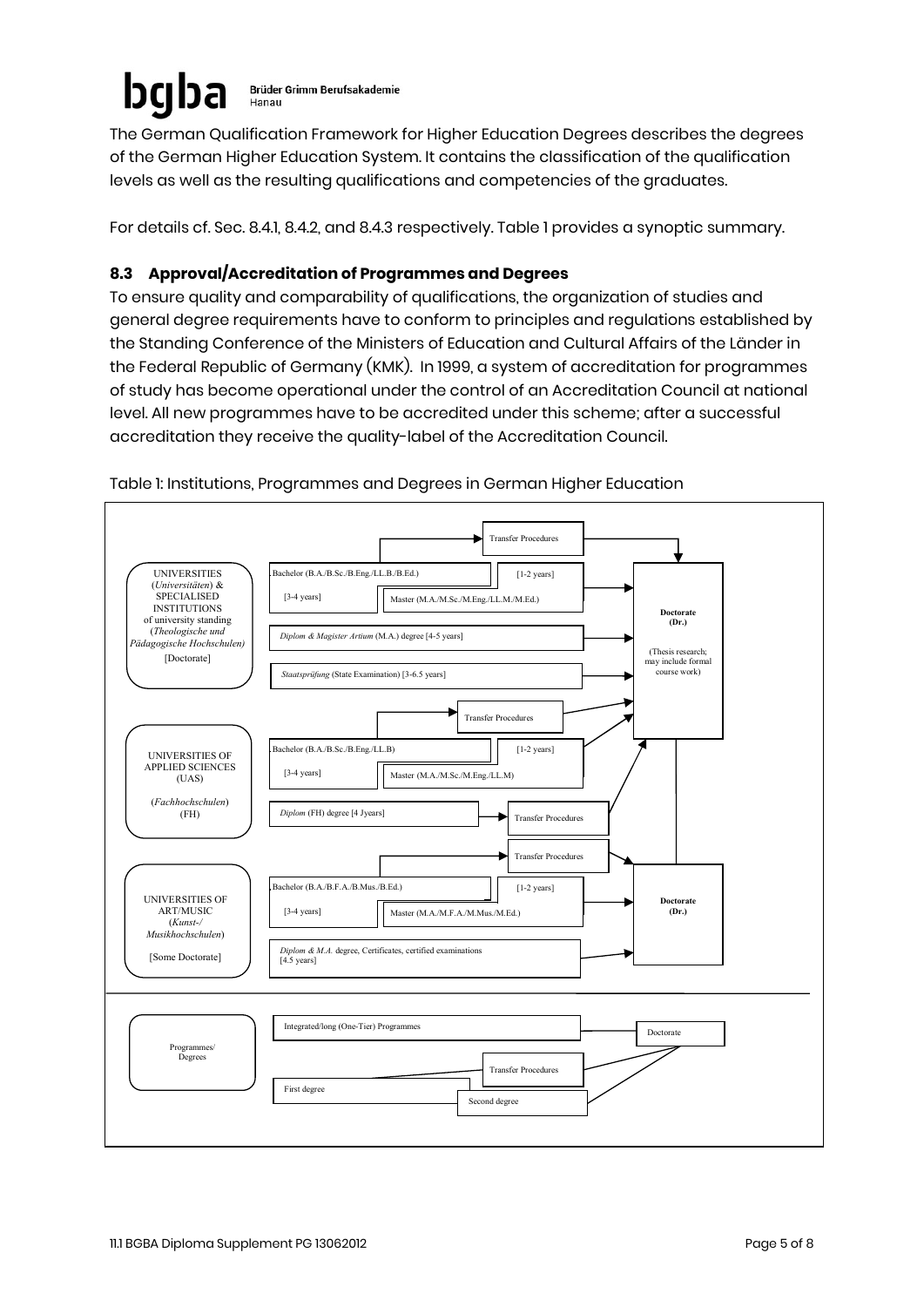

## 8.4 Organization and Structure of Studies

The following programmes apply to all three types of institutions. Bachelor's and Master's study courses may be studied consecutively, at various higher education institutions, at different types of higher education institutions and with phases of professional work between the first and the second qualification. The organization of the study programmes makes use of modular components and of the European Credit Transfer and Accumulation System (ECTS) with 30 credits corresponding to one semester.

#### 8.4.1 Bachelor

Bachelor degree study programmes lay the academic foundations, provide methodological skills and lead to qualifications related to the professional field. The Bachelor degree is awarded after 3 to 4 years.

The Bachelor degree programme includes a thesis requirement. Study courses leading to the Bachelor degree must be accredited according to the Law establishing a Foundation for the Accreditation of Study Programmes in Germany.

First degree programmes (Bachelor) lead to Bachelor of Arts (B.A.), Bachelor of Science (B.Sc.), Bachelor of Engineering (B.Eng.), Bachelor of Laws (LL.B.), Bachelor of Fine Arts (B.F.A.), Bachelor of Music (B.Mus.) or Bachelor of Education (B.Ed.).

#### 8.4.2 Master

Master is the second degree after another 1 to 2 years. Master study programmes may be differentiated by the profile types "practice-oriented" and "research-oriented". Higher Education Institutions define the profile.

The Master degree study programme includes a thesis requirement. Study programmes leading to the Master degree must be accredited according to the Law establishing a Foundation for the Accreditation of Study Programmes in Germany.

Second degree programmes (Master) lead to Master of Arts (M.A.), Master of Science (M.Sc.), Master of Engineering (M.Eng.), Master of Laws (L.L.M.), Master of Fine Arts (M.F.A.), Master of Music (M.Mus.) or Master of Education (M.Ed.). Master study programmes which are designed for continuing education may carry other designations (e.g. MBA).

### 8.4.3 Integrated "Long" Programmes (One-Tier):

Diplom degrees, Magister Artium, Staatsprüfung

An integrated study programme is either mono-disciplinary (Diplom degrees, most programmes completed by a Staatsprüfung) or comprises a combination of either two major or one major and two minor fields (Magister Artium). The first stage (1.5 to 2 years) focuses on broad orientations and foundations of the field(s) of study. An Intermediate Examination (Diplom-Vorprüfung for Diplom degrees; Zwischenprüfung or credit requirements for the Magister Artium) is prerequisite to enter the second stage of advanced studies and specializations. Degree requirements include submission of a thesis (up to 6 months duration) and comprehensive final written and oral examinations. Similar regulations apply to studies leading to a Staatsprüfung. The level of qualification is equivalent to the Master level.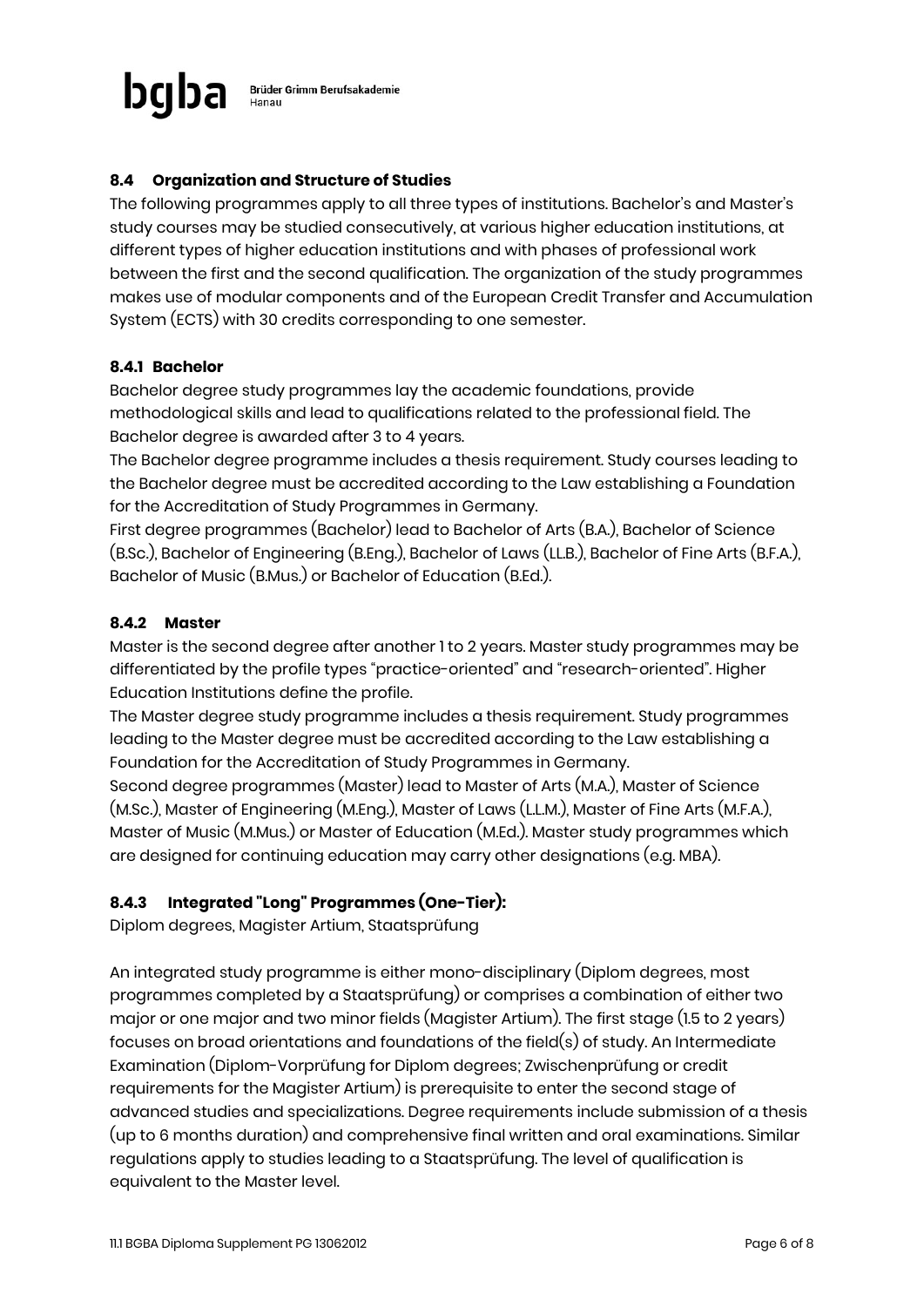

- Integrated studies at Universitäten (U) last 4 to 5 years (Diplom degree, Magister Artium) or 3 to 6.5 years (Staatsprüfung). The Diplom degree is awarded in engineering disciplines, the natural sciences as well as economics and business. In the humanities, the corresponding degree is usually the Magister Artium (M.A.). In the social sciences, the practice varies as a matter of institutional traditions. Studies preparing for the legal, medical and pharmaceutical professions are completed by a Staatsprüfung. This applies also to studies preparing for teaching professions of some Länder.
- The three qualifications (Diplom, Magister Artium and Staatsprüfung) are academically equivalent. They qualify to apply for admission to doctoral studies. Further prerequisites for admission may be defined by the Higher Education Institution, cf. Sec. 8.5.
- Integrated studies at Fachhochschulen (FH)/Universities of Applied Sciences (UAS) last 4 years and lead to a Diplom (FH) degree. While the FH/UAS are non-doctorate granting institutions, qualified graduates may apply for admission to doctoral studies at doctorate-granting institutions, cf. Sec. 8.5.
- Studies at Kunst- and Musikhochschulen (Universities of Art/Music etc.) are more diverse in their organization, depending on the field and individual objectives. In addition to Diplom/Magister degrees, the integrated study programme awards include Certificates and certified examinations for specialized areas and professional purposes.

## 8.5 Doctorate

Universities as well as specialized institutions of university standing and some Universities of Art/Music are doctorate-granting institutions. Formal prerequisite for admission to doctoral work is a qualified Master (UAS and U), a Magister degree, a Diplom, a Staatsprüfung, or a foreign equivalent. Particularly qualified holders of a Bachelor or a Diplom (FH) degree may also be admitted to doctoral studies without acquisition of a further degree by means of a procedure to determine their aptitude. The universities respectively the doctorate-granting institutions regulate entry to a doctorate as well as the structure of the procedure to determine aptitude. Admission further requires the acceptance of the Dissertation research project by a professor as a supervisor.

## 8.6 Grading Scheme

The grading scheme in Germany usually comprises five levels (with numerical equivalents; intermediate grades may be given): "Sehr Gut" (1) = Very Good; "Gut" (2) = Good; "Befriedigend" (3) = Satisfactory; "Ausreichend" (4) = Sufficient; "Nicht ausreichend" (5) = Non-Sufficient/Fail. The minimum passing grade is "Ausreichend" (4). Verbal designations of grades may vary in some cases and for doctoral degrees.

In addition institutions partly already use an ECTS grading scheme.

## 8.7 Access to Higher Education

The General Higher Education Entrance Qualification (Allgemeine Hochschulreife, Abitur) after 12 to 13 years of schooling allows for admission to all higher educational studies. Specialized variants (Fachgebundende Hochschulreife) allow for admission to particular disciplines. Access to Fachhochschulen (UAS) is also possible with a Fachhochschulreife,